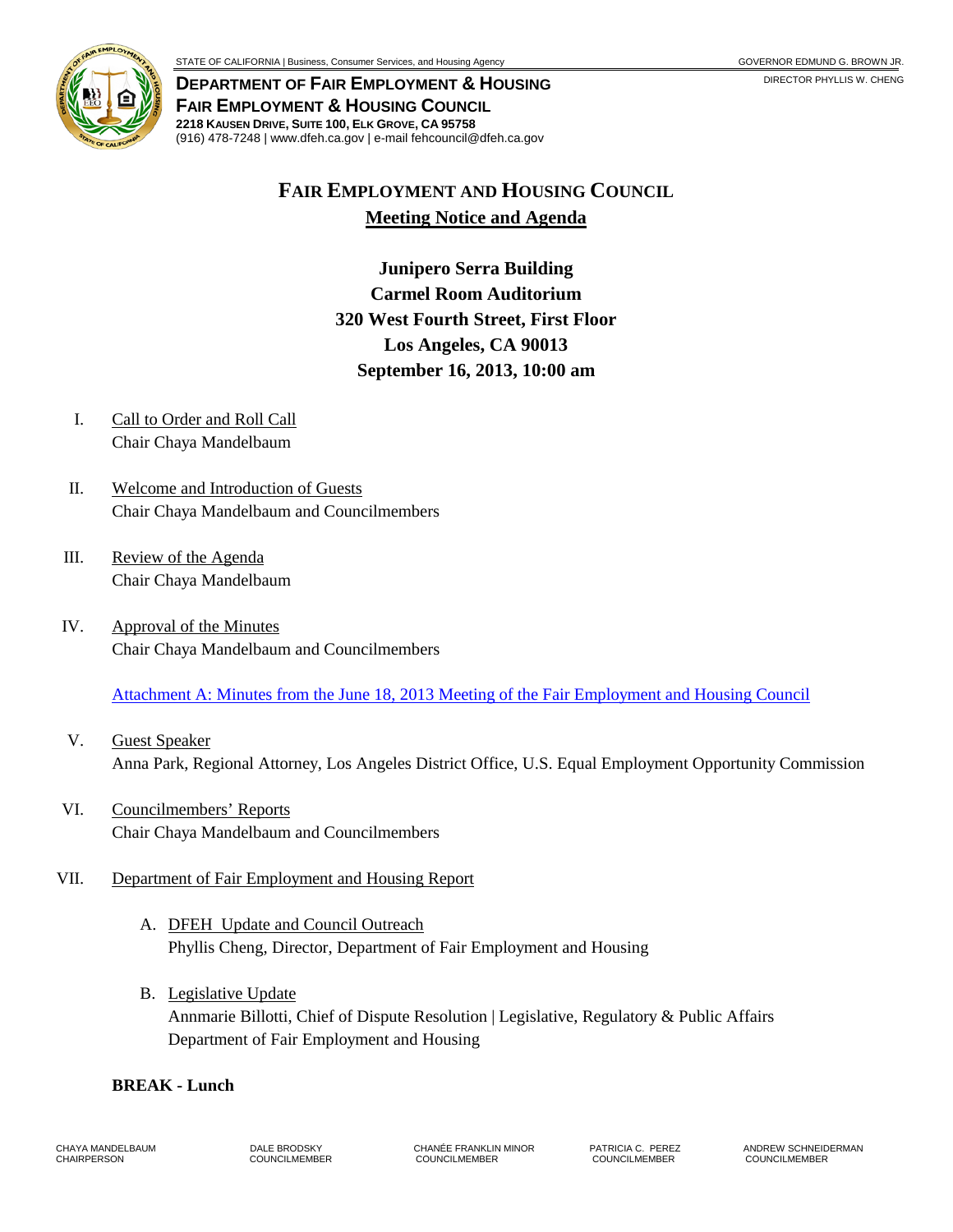FAIR EMPLOYMENT AND HOUSING COUNCIL Meeting Notice and Agenda – September 16, 2013 Page 2

- VIII. Update on Changes without Regulatory Effect Annmarie Billotti, Chief of Dispute Resolution | Legislative, Regulatory & Public Affairs Department of Fair Employment and Housing
	- IX. Incompatible Activities Statement Councilmember Andrew Schneiderman and Chair Chaya Mandelbaum

[Attachment B. Proposed Fair Employment and Housing Council Incompatible Activities](/wp-content/uploads/sites/32/2017/06/ATTACB-2013Sep16.pdf) Statement

- A. Discussion
- B. Public Comment
- C. Action by Council
- X. Proposed Draft Amendments to the California Family Rights Act Regulations Chair Chaya Mandelbaum and Councilmember Dale Brodsky

[Attachment C: Guidance on Rulemaking: Government Code sections 11349-11349.6](/wp-content/uploads/sites/32/2017/06/ATTACHC-2013Sep16.pdf) Attachment D: Proposed Plan of Action [for Amendments to the California Family Rights Act](/wp-content/uploads/sites/32/2017/06/ATTACHD-2013Sep16.pdf) [Attachment E: Proposed Amendments to the California Family Rights Act Regulations](/wp-content/uploads/sites/32/2017/06/ATTACHE-2013Sep16.pdf)

- A. Discussion
- B. Public Comment
- C. Action by Council
- XI. Report of the Fair Employment and Housing Act Regulations Subcommittee Councilmembers Patricia Perez and Dale Brodsky

[Attachment F: Proposed Plan of Action for Selected FEHA Regulatory Amendments](/wp-content/uploads/sites/32/2017/06/ATTACHF-2013Sep16.pdf)

- A. Discussion
- B. Public Comment
- C. Action by Council